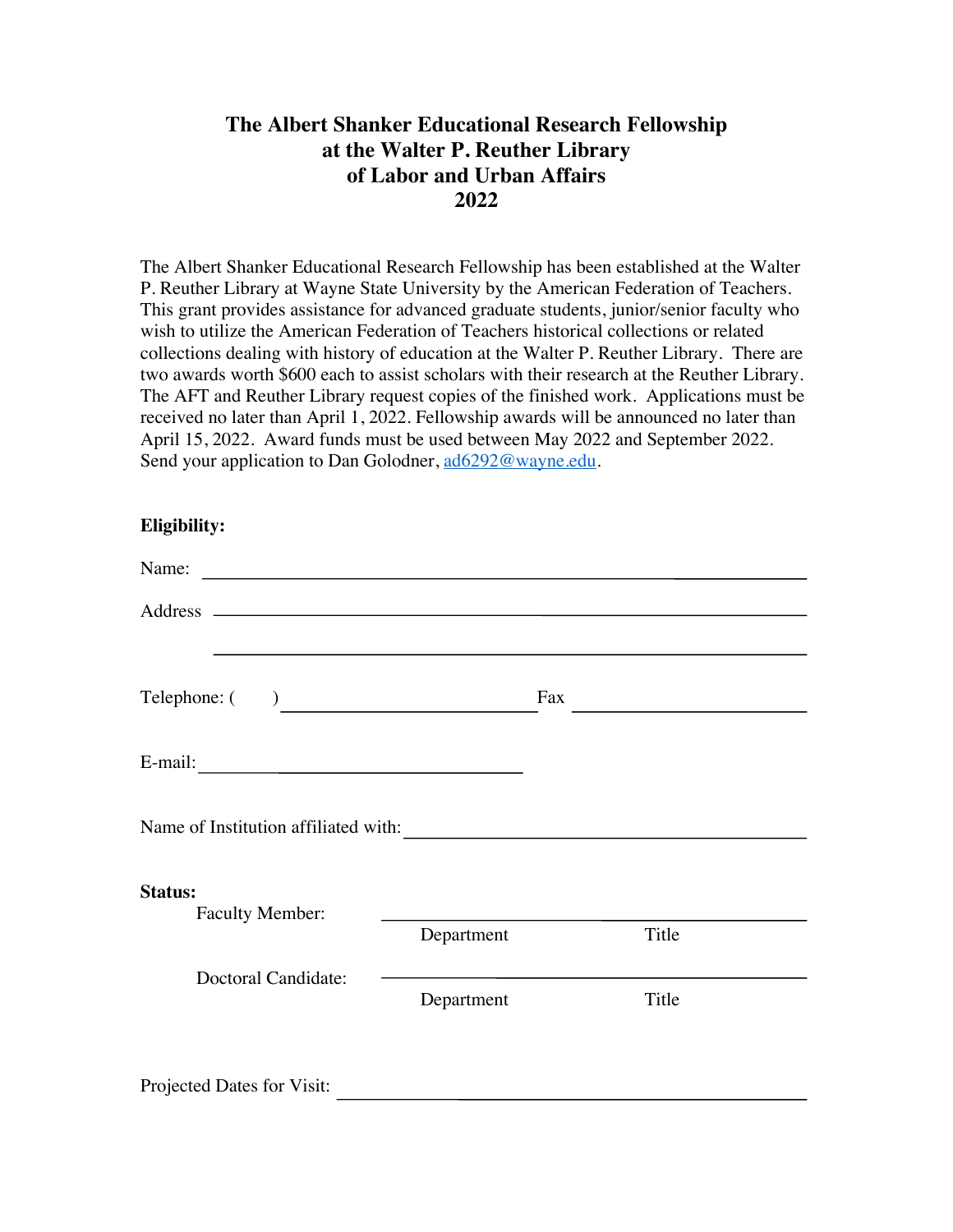## **Research Proposal**

What is your projected goal of this research? \_\_\_\_\_\_\_\_\_\_\_\_\_\_\_\_\_\_\_\_\_\_\_\_\_\_\_\_\_\_\_\_\_\_\_

Please indicate which collections you plan to use and how they would support your project: